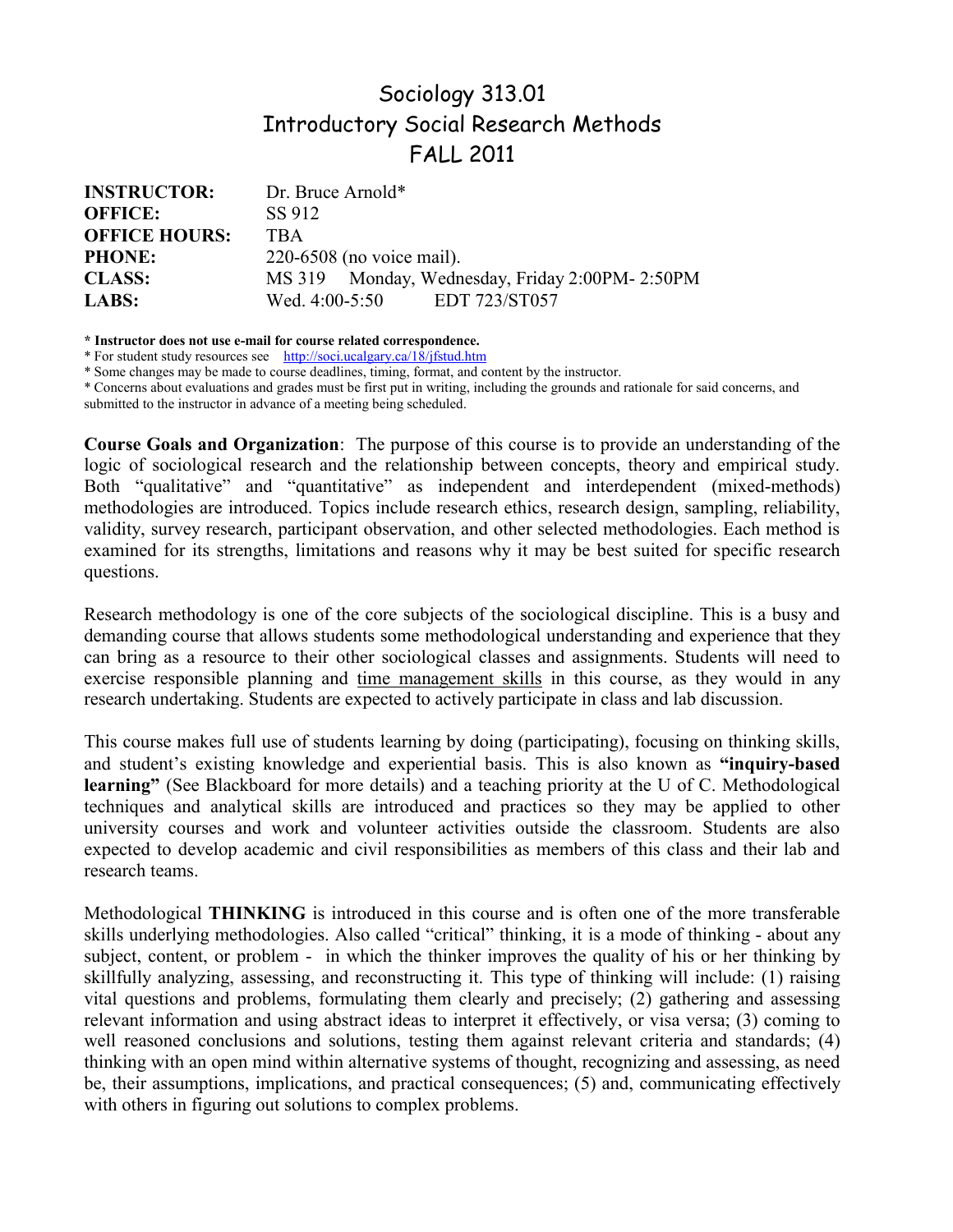## **Required Readings**:

- 1. **Making Sense of the Social World & Participant Observation**. Chamblish/Jorgensen. Please note this is a custom "bundle" by Sage Publications specifically for this course.
- 2. **How to Study & Learn.** (2001). Richard Paul and Linda Elder. The Foundation for Critical Thinking.
- 3. Other required readings & videos will be assigned: (1) from the Reserve Reading Room will be assigned for team qualitative research methods textbook presentations; (2) see Blackboard regularly.

**EVALUATION:** Course evaluation will be based upon:

- **Team in-class exercise**: (10 %)
- **Team Participant Observation (PO) research project**: TBA (20%)
- **Team assigned qualitative text reading presentations**: 15% Last two weeks of classes.
- **In Class Assignments** (5%)
- **Participation** (10%)
- **Mid-term Exam:** Friday, October 28th (30%)
- **Final Quiz** Wednesday, Dec. 7th (10%)

Students will be assigned to research teams and will undertake the course work as team members except for the short-notice and final exams. Any and all team membership changes must have the approval of Dr. Arnold. It is the student's responsibility to organize and equally contribute to all team projects. All members of a team are assigned a team grade except in situations where individual team members have not contributed equally to the research efforts in which case the instructor will assign and evaluate the individual student's work. The individual assignment will be at the discretion of the instructor. It will be at the instructor's discretion to attend to situations (and possible penalties) where some team members are not fully attending to their team responsibilities. All components of this course must be completed to receive a passing grade in the course. All assignments are due in class only.

**Exams (30% + 10%):** The *two examinations* (not cumulative) will include multiple choice questions drawn from all materials presented in class, readings, and class discussion and presentations. The final quiz will include questions drawn from the team assigned reading presentation materials and course materials covered since the short-notice examination.

#### **Team in-class exercise:** (10%)

Each team will be responsible for a 15-20 minute presentation of a part of the text book. The Power Point presentation will use additional library resources, to describe, analyze, and provide examples of research methodological issues & "thinking" to the class. More information will be given in class.

#### **Team Participant Observation (PO) Research Proposal**: (20%)

This team exercise is designed to give you some experience and insight into applying research methodology by observing, coding and analyzing the behaviour of people in a social setting. It will also give you practical experience designing, implementing, and problem solving as inherent parts of the research process. More information will be given in class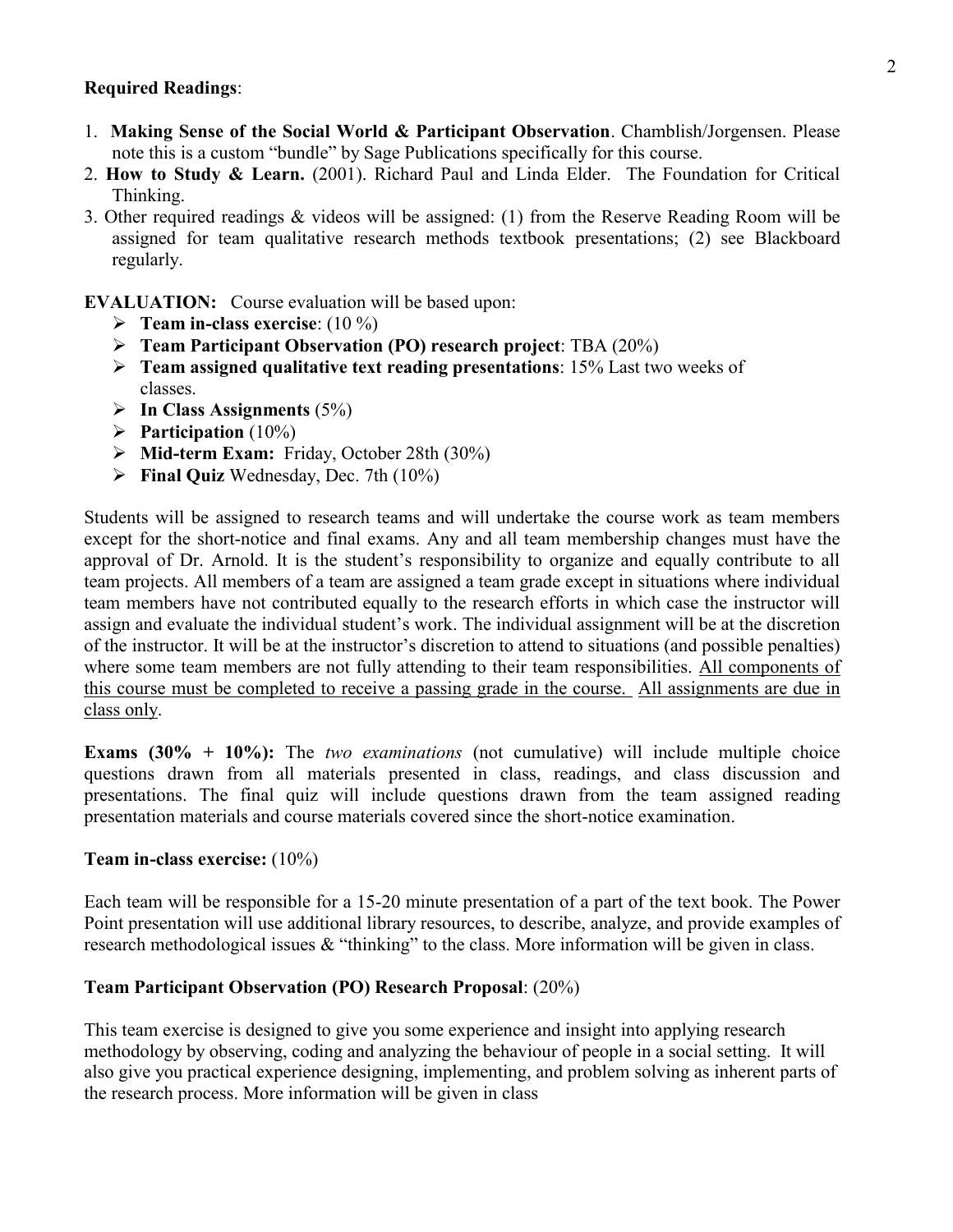**Team presentation (15%)**: For the professional *research presentation* of 20 minutes, students are expected, in consultation with the instructor, to work in a team environment to **describe** and **analyze** an assigned methodological reading (see MacKinnine Reserve Reading) and **link** it to course materials. A 2 page point-form outline of the presentation will be submitted to the instructor and all students at the beginning of class. Arrangements can be made for teaching aids to assist in presentations when necessary (e.g. Powerpoint). A team grade will be assigned to each team member. *All team members must provide an equal part of the in-class presentation to receive a grade. All team members must be present and participate in the presentations.* More details and a handout will be given in-class and the instructor and teaching assistants will assist you with this assignment. Team members who are unable to keep up-to-date with other team members may be given an alternative assignment. More information will be given in class

**Participation (10%):** Students are expected to be fully prepared to contribute to all classes. Students will be asked throughout the course to: (1) thoughtfully comment on specific readings and issues discussed in class; (2) complete and present small team assignments. Again, this is for students to learn how to apply course material and issues and so all students are on "the same page". More information will be given in class

**In-Class assignments (5%)**: Students will be given about 15 (short) assignments to assist learning course materials and issues. The assignments are announced in-class (only) throughout the term. Students are encouraged to complete all these assignments but only the first 10 submitted assignments will be graded (see below). You must Pass the first 10 assignments you submit to receive the full 5%. These assignments will be used for teaching purposes to illustrate course issues and materials (no student names will be used without their permission)

1. Each assignment will be evaluated on a Pass or Fail basis based on: (1) submitted no later than the specific & firm due date and time - time is an important issue in social psychology; (2) minimum length; (3) content. Your first 10 submitted assignments will be the only ones graded - no replacements - so please be sure you are clear on minimum criteria for each one you submit. When in doubt, ask Dr. Arnold before the end of class.

2. All students will have the same assignments and due dates and therefore equal opportunity for completing them. For each Fail, 1% will be deducted from the total of 5%. Late submissions may be considered with proper formal documentation (e.g. medical note). Please make sure you submit at least 10 completed assignments that meet the due date and minimum requirements to receive the full 5% for the course component.

3. Each assignment must: (1) use regular sized paper (8.5 x 11) and word processing software (single spaced, default margins, 12 font print) for easily and readable responses; (2) your name, assignment date and name. Instructions for drawings or photos will be given in class. Assignment responses will be used in class for teaching purposes but student names will be kept confidential unless the student decides otherwise.

#### -------------------------------------------------------------------------------

I look forward to your participation in this course and will be available throughout the term, during class and office hours, to assist you. Please note the instructor often does not use a microphone so please sit near the front of the class if you have difficulty hearing the lectures.

Best wishes for a rewarding experience in this course!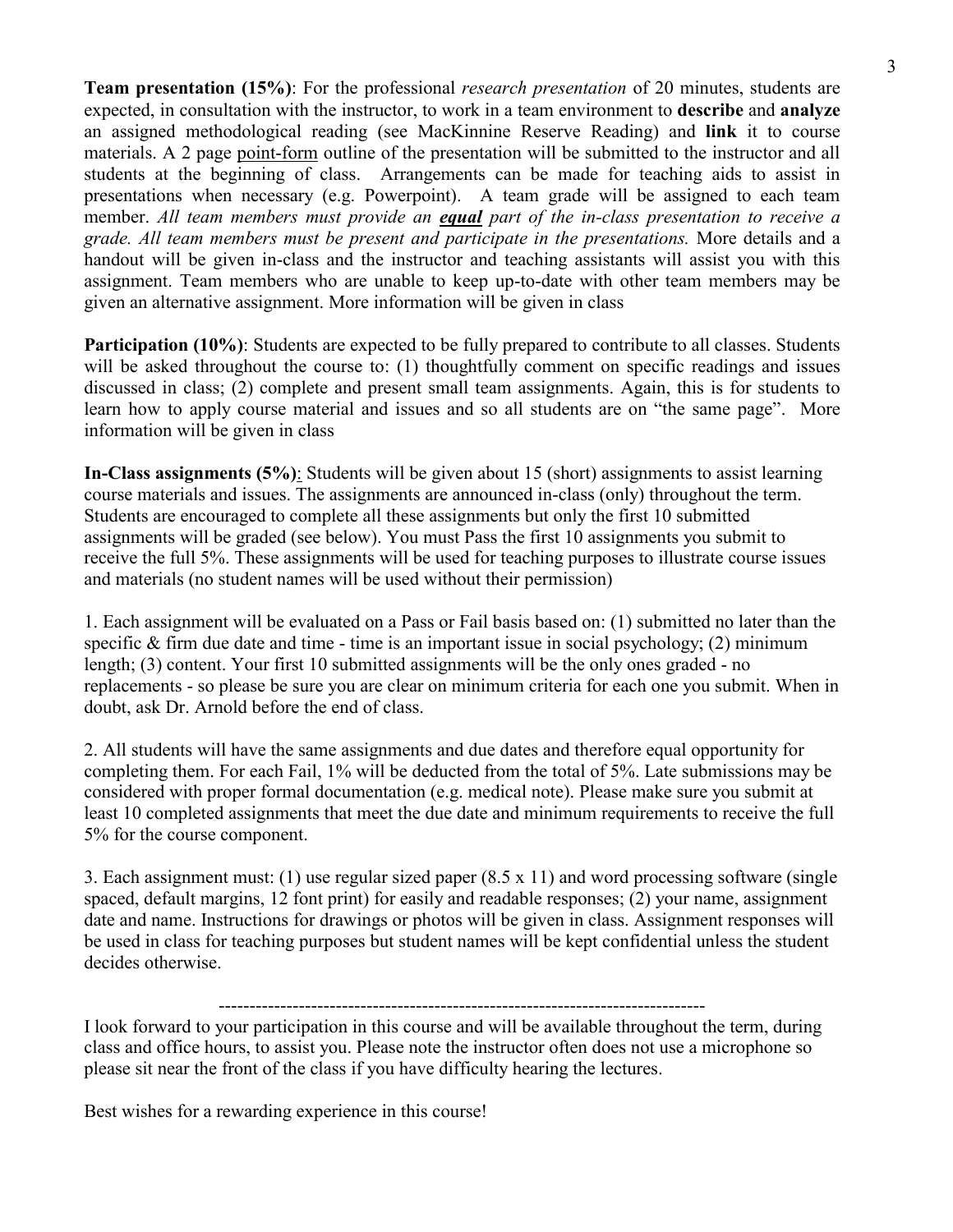**Labs:** Students are often unclear about what the purpose of labs are and what is to be expected. Labs are optional but part of the learning opportunity and process in this course. Labs are not lectures. The labs are designed to complement materials and discussion in the lectures. They provide students, and research teams, the opportunity to ask questions and generate discussion as a part of their preparation for assignments and examinations. Dr Arnold will be responsible for the labs as there is no TA for this course. More information will be given in class

**Students' Responsibilities**: This course syllabus provides details of all course assignments, requirements, rules and regulations. Each student is responsible for knowing all of its contents and complying with all details herein. Any and all questions regarding this course should be brought to the attention of the instructor as soon as possible to avoid any delay or inconvenience to students.

**A deadline is a deadline.** Late work may be considered but with a 20% per day (including weekends) late penalty starting immediately after the due deadline. Any and all delays regarding completing course assignments and examinations must be accompanied by official documentation. Such documentation must clearly specify causes (i.e., severe hardship or serious illness) regarding a student's inability to complete course requirements on dates outlined in this syllabus. Assignments are due in class only. Students must keep a duplicate copy of assignments for their records. Date and type of make-up examination will be at the discretion of the instructor. All exams and lab assignments MUST be completed to pass this course. Students are required to check Blackboard regularly (at least weekly) for course announcements and information. More information will be given in class

Grading for this course is designed to provide both merit and equal opportunity for all students. Students who wish to have their assignments and or examinations re-evaluated must put their concerns and specific criteria or rationale for re-evaluation in writing to Dr. Arnold. If a general principle regarding evaluation is involved all students in the class may have equal opportunity for reevaluation. This class is intended to offer an encouraging educational environment so students can have the opportunity to rise to a variety of manageable challenges.

# **Continued Registration in this course indicates full acceptance of the terms and conditions stated in this syllabus and which have also been presented in class.**

## Grading Scheme

| $A+$  | 91-100    |
|-------|-----------|
| A     | 85-90     |
| $A -$ | 80-84     |
| $B+$  | 77-79     |
| B     | 74-76     |
| B-    | 70-73     |
| C+    | 67-69     |
| C     | 64-66     |
| $C-$  | $60 - 63$ |
| $D+$  | 55-59     |
| D     | 50-54     |
| F     | 49-0      |

I look forward to your participation in this course and will be available throughout the term, during class and office hours, to assist you. Students wanting to make any type of recording in class must first receive written permission of the instructor. All recordings must be destroyed by the last day of this term.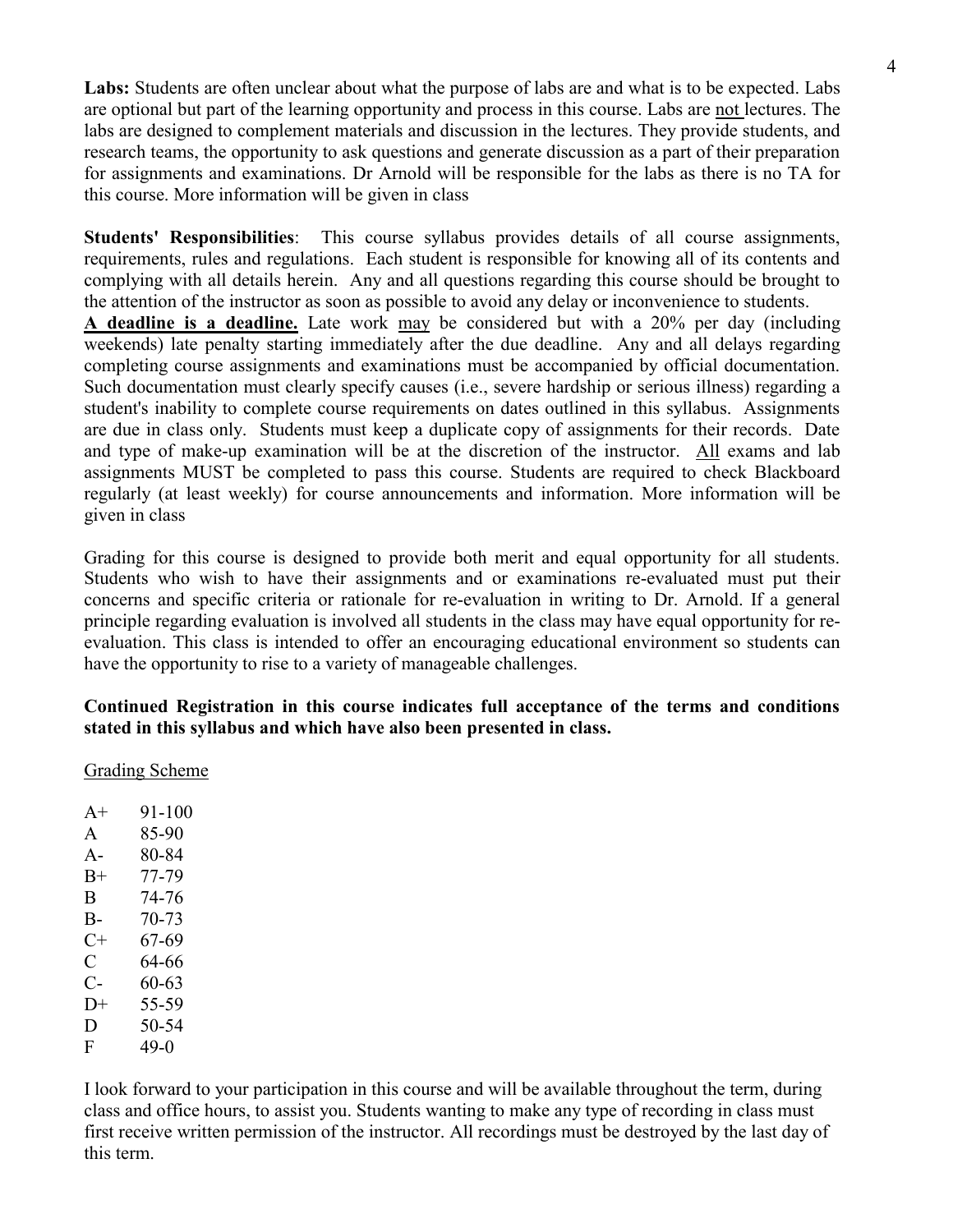# *Emergency evacuations:*

In the case of fire or other emergency evacuation of this classroom/lab, please proceed to the assembly point by *[check link to find assembly point for your building: [http://www.ucalgary.ca/emergencyplan/node/75\]](http://www.ucalgary.ca/emergencyplan/node/75)*

# *Deferrals:*

If at all possible you must provide *advance* notice to the instructor if you are unable to take a test or pass in an assignment or essay on time. All requests for deferral of a course component due to health reasons must be accompanied by written documentation as outlined in the University Calendar and should be obtained while the student has the physical or emotional problem rather than after recovery. Deferrals will be allowed in the following circumstances: illness, domestic affliction or religious conviction. Travel arrangements and misreading of the syllabus are not valid reasons for requesting a deferral. Deferrals will not be granted if it is determined that just cause is not shown by the student.

If you have missed a test for a legitimate reason, the instructor can require you to write a "make up" test as close in time to the original test as possible or can choose to transfer the percentage weight to another course component. If the instructor schedules a "make up" test for you, its date and location will be at the convenience of the Sociology Department.

Please note that requests to defer a final examination or to defer term work past the end of a term go through the Undergraduate Programs Office (UPO) and must be processed by the deadlines that are established in the U of C Calendar. You can find the forms you need online:

*Deferred Final Exam Application*:

[http://www.ucalgary.ca/registrar/files/registrar/APP%20FOR%20DF%20EXAM\\_0.pdf](http://www.ucalgary.ca/registrar/files/registrar/APP%20FOR%20DF%20EXAM_0.pdf)

## *Deferred Term Work Form*:

<http://www.ucalgary.ca/registrar/files/registrar/defTW.pdf>

You must submit these deferral forms to the Faculty of Arts Associate Dean (Students) through the UPO office: Undergraduate Programs Office, 4th Floor, MacEwan Student Centre. Only the Associate Dean approves requests for deferrals which extend beyond the end of a term. Instructors are not involved in such decisions. To make an appointment with the Associate Dean, phone (403) 220-8155.

*Ethics Research***:** Students are advised that any research with human subjects--including any interviewing (even with friends and family), opinion polling, or unobtrusive observation--must have the approval of the Departmental Ethics Committee. In completing course requirements, students must not undertake any human subjects research without discussing their plans with the instructor, to determine if ethics approval is required.

*Academic Misconduct***:** Plagiarism, cheating and other academic misconduct are regarded as serious academic offences. Students are advised to consult the University Calendar which presents a Statement of Intellectual Honesty and definitions and penalties associated with cheating, plagiarism, and other academic misconduct.